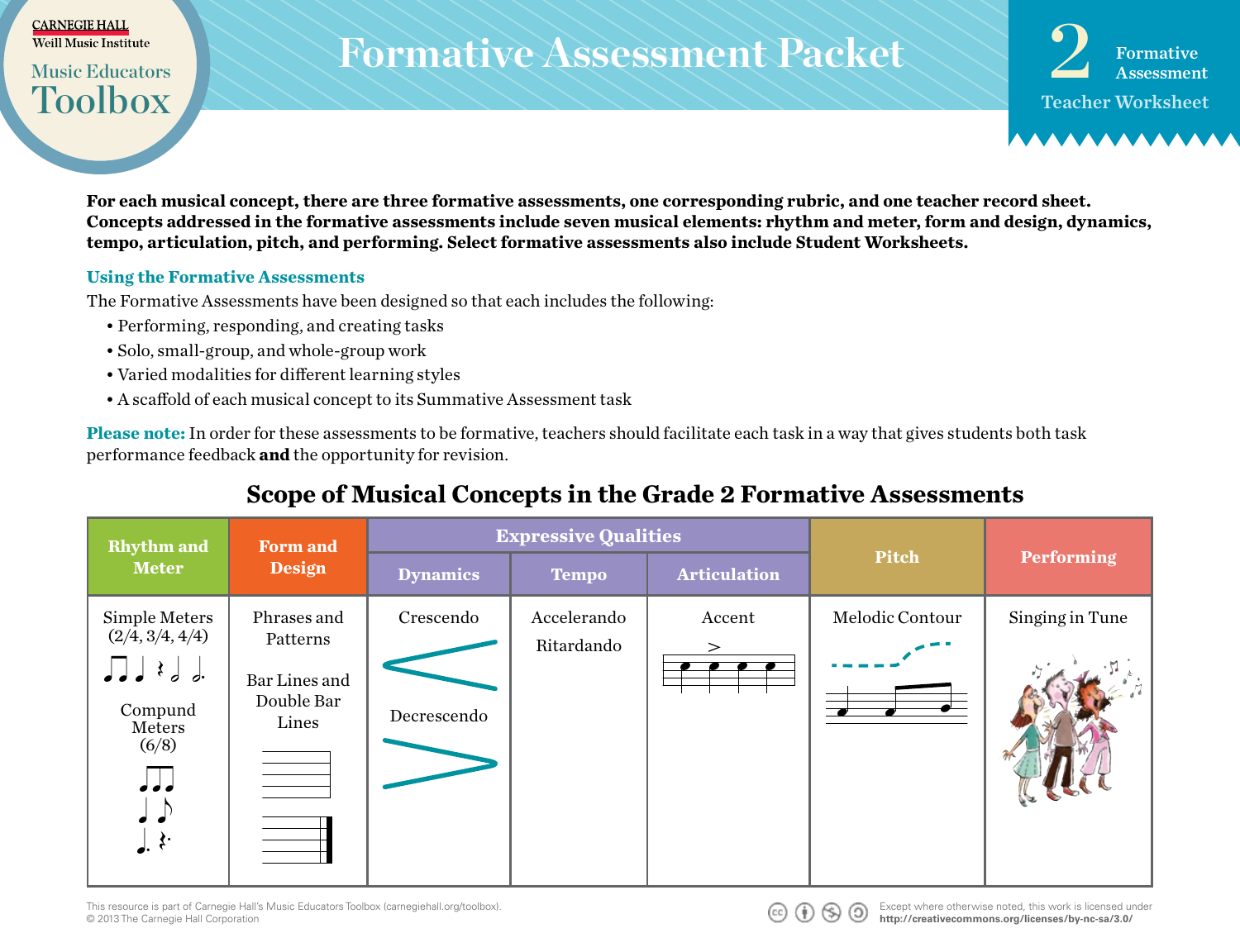Toolbox

## $\text{Music Institute}\ \text{Music Institute}\ \text{Music Intelligence}$ **Rhythm and Meter**

Teacher Worksheet **Formative** 

## **Simple Meters**  $\begin{array}{cc} 2 & 3 & 4 \\ 4 & 4 & 4 \end{array}$  $\int d^{3}$

# **Compound Meters**  $\frac{6}{8}$ <br> $\sqrt{36}$   $\sqrt{36}$   $\sqrt{36}$

|                                                                                                                                                                                                                                                                                                                                                                                                                                                                                                          | B                                                                                                                                                                                                                                                                                                                                                                           |                                                                                                                                                               | <b>Summative Assessment</b>                                                                                                                                                                                                                                                                                                                                                                                                                                                                               |
|----------------------------------------------------------------------------------------------------------------------------------------------------------------------------------------------------------------------------------------------------------------------------------------------------------------------------------------------------------------------------------------------------------------------------------------------------------------------------------------------------------|-----------------------------------------------------------------------------------------------------------------------------------------------------------------------------------------------------------------------------------------------------------------------------------------------------------------------------------------------------------------------------|---------------------------------------------------------------------------------------------------------------------------------------------------------------|-----------------------------------------------------------------------------------------------------------------------------------------------------------------------------------------------------------------------------------------------------------------------------------------------------------------------------------------------------------------------------------------------------------------------------------------------------------------------------------------------------------|
| <b>Group Responding Task:</b><br>Students listen to rhythmic<br>motifs in $2/4$ , $3/4$ , $4/4$ , or $6/8$<br>meter and<br>• find the steady beat and<br>identify simple or<br>compound meter<br>• echo using stepping or<br>clapping<br>• speak back using rhythm<br>syllables.<br>Solo/Group<br><b>Performing Task:</b><br>Students read and clap, speak,<br>or play given rhythmic patterns<br>in $2/4$ , $3/4$ , $4/4$ , or 6/8 meter.<br>Example patterns are included<br>on the Teacher Worksheet. | <b>Solo/Group Creating</b><br>and Performing Task:<br>Review simple notation<br>symbols and the durations<br>for each. Have students<br>notate a rhythmic motif using<br>graphic or standard notation.<br>In groups of four, students<br>compose then perform a group<br>composition by arranging and<br>notating their four individual<br>motifs, complete with bar lines. | Solo Creating and<br><b>Performing Task:</b><br>Students take turns<br>improvising motifs in<br>simple and compound<br>meters while keeping a<br>steady beat. | Task 5<br><b>Create and Perform Two</b><br>Measures in $4/4$ or 6/8 Meter<br>Students compose their own<br>two-measure piece in $4/4$ or $6/8$<br>meter. Students then perform<br>their compositions using<br>body percussion or classroom<br>instruments.<br>Task 6<br><b>Rhythm and Meter: Arrange</b><br>and Perform a Rhythmic<br><b>Composition in Small Groups</b><br>Students create and perform a<br>rhythmic composition in small<br>groups, using their individual<br>compositions from Task 5. |

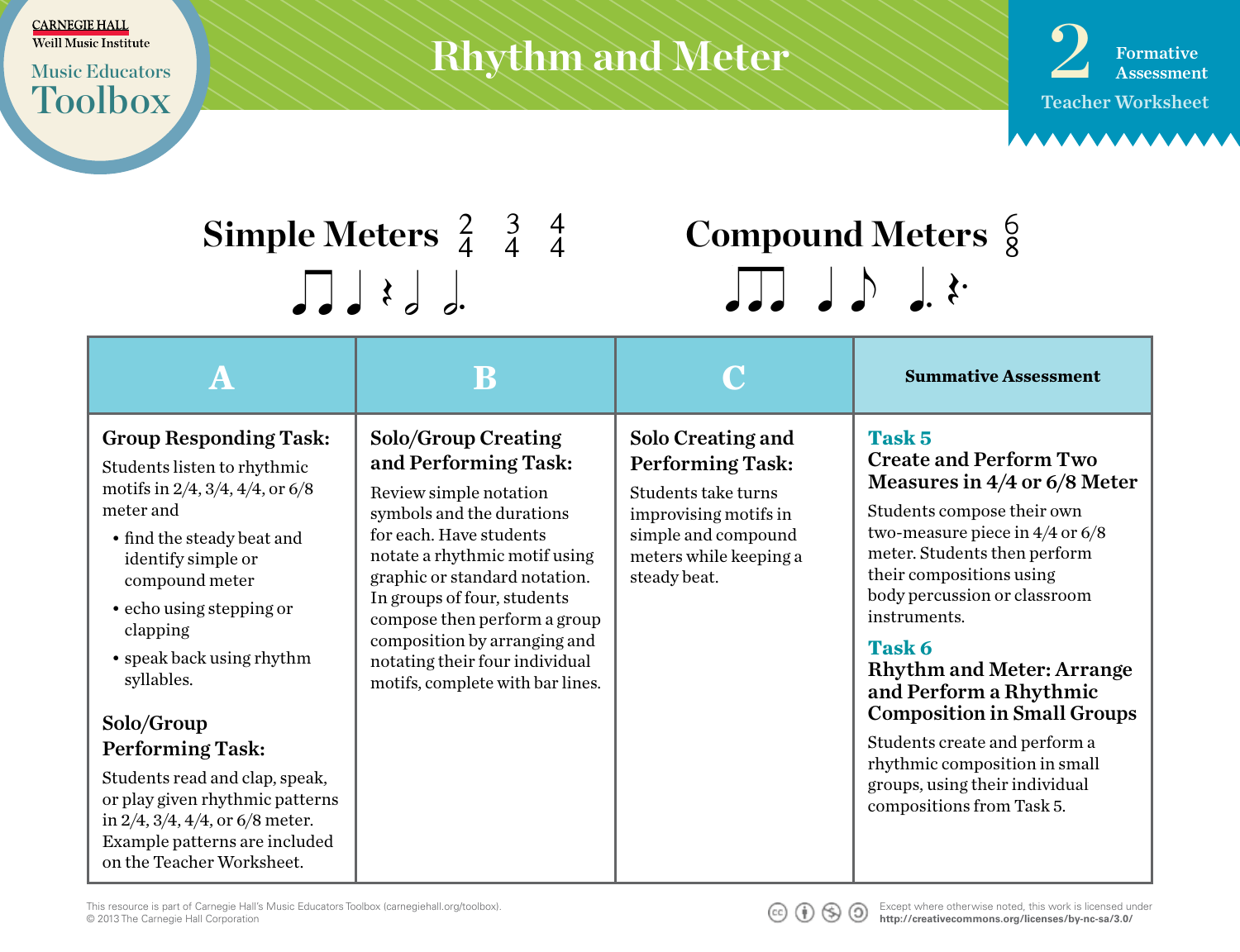# Toolbox

## **Music Educators**



| <b>Rubric</b>                                                                                                              | 4<br><b>Standing Ovation</b>                                                                          | 3<br><b>Stage Ready</b>                                                                                      | 2<br>Practice, Practice,<br><b>Practice</b>                                                                            | <b>Try Again</b>                                                       |
|----------------------------------------------------------------------------------------------------------------------------|-------------------------------------------------------------------------------------------------------|--------------------------------------------------------------------------------------------------------------|------------------------------------------------------------------------------------------------------------------------|------------------------------------------------------------------------|
| Create, Respond to,<br>or Perform:<br>Simple Rhythms<br>$\prod$ $\downarrow$ $\downarrow$ $\downarrow$<br>Compound Rhythms | Creates, responds to,<br>or performs rhythmic<br>composition<br>accurately and with a<br>steady beat. | Creates and<br>performs rhythmic<br>composition with<br>some inaccuracies<br>and/or erratic beat<br>pattern. | Creates and performs<br>rhythmic composition<br>inaccurately most of<br>the time, but may be<br>accurate occasionally. | Does not create.<br>respond to, or<br>perform rhythmic<br>composition. |

| $\boxed{\text{Class:}\qquad \qquad }$<br><b>Student Name</b> | $A \mid B \mid C$ | <b>Notes</b> |
|--------------------------------------------------------------|-------------------|--------------|
|                                                              |                   |              |
|                                                              |                   |              |
|                                                              |                   |              |
|                                                              |                   |              |
|                                                              |                   |              |
|                                                              |                   |              |
|                                                              |                   |              |
|                                                              |                   |              |
|                                                              |                   |              |
|                                                              |                   |              |
|                                                              |                   |              |
|                                                              |                   |              |
|                                                              |                   |              |
|                                                              |                   |              |
|                                                              |                   |              |
|                                                              |                   |              |
|                                                              |                   |              |
|                                                              |                   |              |

This resource is part of Carnegie Hall's Music Educators Toolbox (carnegiehall.org/toolbox). © 2013 The Carnegie Hall Corporation



Except where otherwise noted, this work is licensed under **cc)**  $\bigodot$   $\bigodot$  **b** Except where otherwise noted, this work is noting to http://creativecommons.org/licenses/by-nc-sa/3.0/